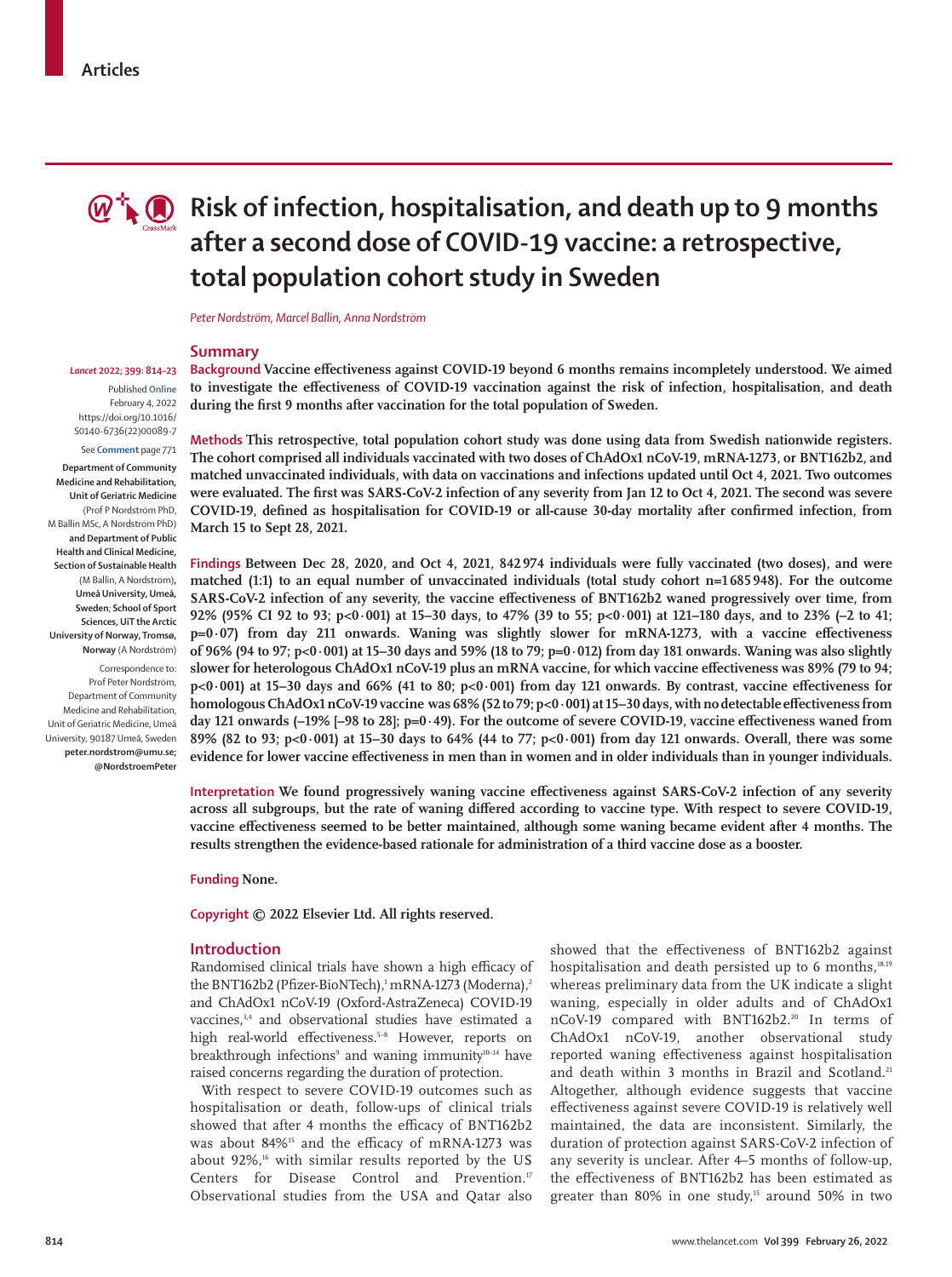## **Research in context**

#### **Evidence before this study**

We did not conduct a formal literature search; however, we searched standard databases such as PubMed for published studies and used Google to identify relevant preprint articles. Randomised clinical trials have shown high efficacy of COVID-19 vaccines against infection and severe illness. However, reports on breakthrough infections and waning immunity have raised concerns regarding the duration of vaccine protection, and whether additional doses are warranted. There is some evidence to suggest waning vaccine effectiveness against infection up to 6 months after vaccination, whereas protection against severe illness seems to be better maintained. However, the evidence is limited and inconsistent, in part due to evaluations of vaccines that might have different long-lasting effects, different age of study participants, and varying follow-up times.

## **Added value of this study**

The findings from this study show there was a progressive waning vaccine effectiveness of BNT162b2 against SARS-CoV-2 infection of any severity, with no vaccine

other studies,19,20 and as low as around 20% in a study from Qatar.18 For ChAdOx1 nCoV-19, preliminary data from the UK suggest about 50% remaining effectiveness after 5 months of follow-up,<sup>20</sup> whereas a published study showed that the effectiveness was down to about 50% in Scotland and 60% in Brazil after about  $4$  months<sup>21</sup>

The different results in recent studies might relate to several factors, such as the evaluations of vaccines that might have different long-lasting effects,<sup>16,18-20</sup> different age of the participants,<sup>18</sup> varying and relatively short follow-up times,15,16,22 different patterns of risk compensation in the populations, different severities and definitions of infections included as outcomes, and variations in infection pressure and variant exposure during follow-up. Collectively, vaccine effectiveness beyond 6 months remains incompletely understood. In this study, we investigated the effectiveness of COVID-19 vaccination against the risk of infection, hospitalisation, and death during the first 9 months after vaccination for the total population of Sweden.

## **Methods**

## **Study design and participants**

This retrospective, total population cohort study was done in Sweden. We included all individuals (n=3 640 421) vaccinated with at least one dose of any COVID-19 vaccine (ChAdOx1 nCoV-19, BNT162b2, or mRNA-1273) in Sweden until May 26, 2021, and all individuals with a documented SARS-CoV-2 infection until May 24, 2021 (n=1 331 989). Each individual was then matched (1:1) by [Statistics Sweden,](https://www.scb.se) the national effectiveness detected from 7 months onwards. The vaccine effectiveness of mRNA-1273 and heterologous ChAdOx1 nCoV-19 plus an mRNA vaccination waned slightly more slowly, whereas vaccine effectiveness of homologous ChAdOx1 nCoV-19 vaccination waned faster. For the outcome of COVID-19 hospitalisation or death, vaccine effectiveness was better maintained, although waned from 4 months onwards. Generally, there was some evidence for lower vaccine effectiveness in men than in women and in older individuals than in younger individuals.

## **Implications of all the available evidence**

Our results suggest that vaccine protection against SARS-CoV-2 infections of any severity wanes progressively over time across all subgroups, but the rate of waning seems to be influenced by the type of vaccine. The protection against COVID-19 hospitalisation or death seems to be better maintained, although with some waning more than 4 months after vaccination. The results strengthen the evidence-based rationale for administration of a third vaccine dose as a booster to specific high-risk populations.

agency for statistics, to one randomly sampled individual from the total population of Sweden on birth year, sex, and municipality. In total, the cohort (vaccinated, those with documented infection, and matches) consisted of 5 833 003 individuals. This cohort was updated with respect to data on vaccinations and documented infections until Oct 4, 2021. From this cohort, each individual who was vaccinated with two doses, with no documented SARS-CoV-2 infection and alive within 14 days of vaccination, was matched (1:1) to one randomly sampled individual from the rest of the cohort on birth year and sex. Baseline for both individuals in each matched pair was set to the date of the second dose of vaccine in the vaccinated individual. Matched individuals were excluded if they received a first dose of vaccine, had a documented previous SARS-CoV-2 infection, or died within 14 days of baseline, whereby a new individual was searched from the remaining total cohort. This procedure was repeated five times. Data on individuals vaccinated against COVID-19 and data on documented SARS-CoV-2 infections were collected from the Swedish Vaccination Register and the SmiNet register, respectively, both of which are managed by the Public Health Agency of Sweden.23,24 All health-care providers in Sweden are obliged to report to these registers according to Swedish law, with 100% coverage of the total population.

In the main cohort, cases of SARS-CoV-2 infections of any severity were recorded from Jan 12 to Oct 4, 2021, and cases of severe COVID-19 were recorded from March 15 to Sept 28, 2021. From the main cohort, we also formed four subcohorts according to specific vaccine types

For **Statistics Sweden** see https:/[/www.scb.se](http://www.scb.se)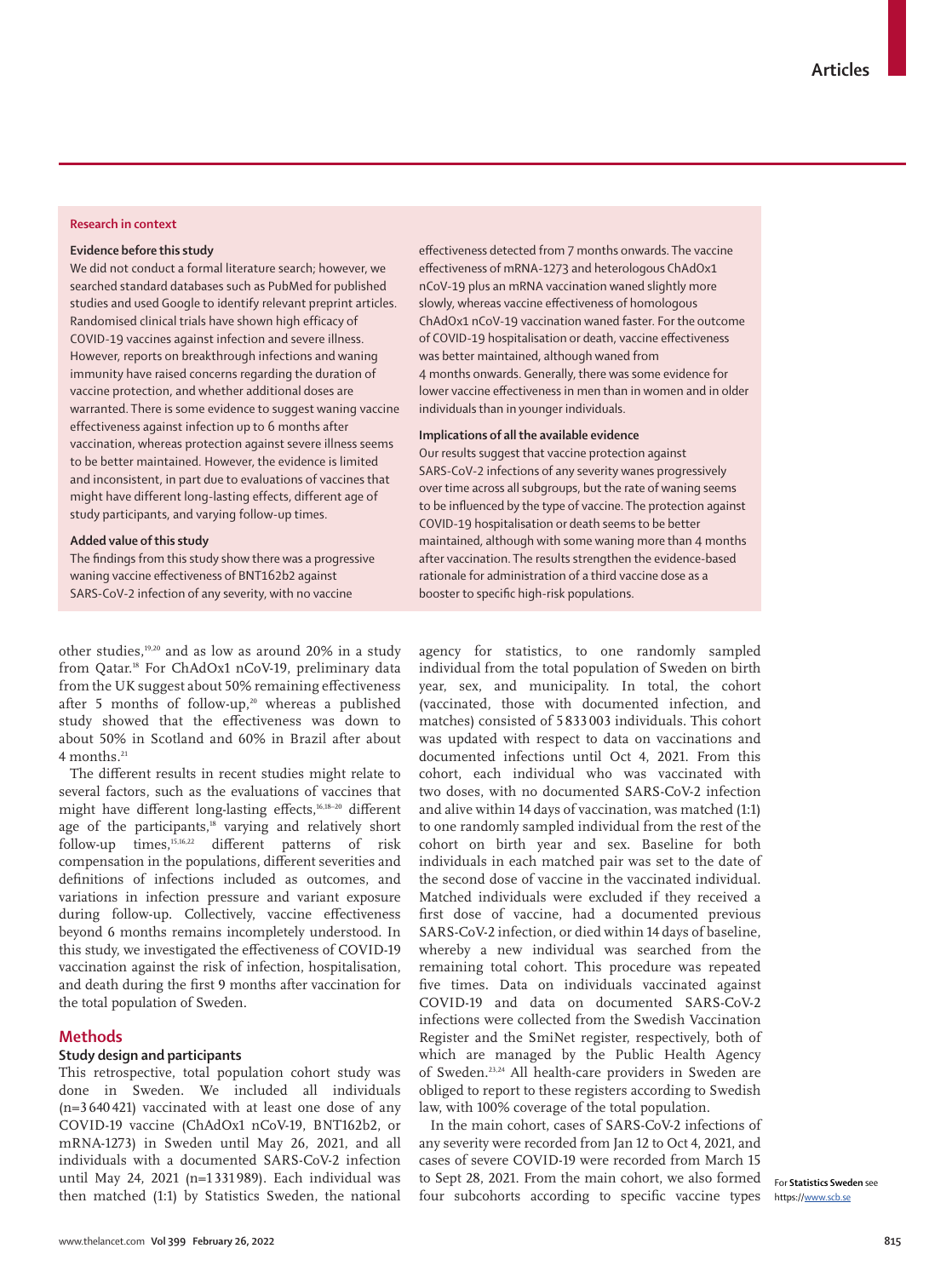See **Online** for appendix

(BNT162b2, mRNA-1273, ChAdOx1 nCoV-19) and schedule (heterologous ChAdOx1 nCoV-19 plus an mRNA vaccine).

We also formed a second cohort to be used in a sensitivity analysis. This second cohort was formed using less strict matching criteria to increase the size of the cohort. In this dataset, each vaccinated individual was matched to the rest of the cohort on age only, with an allowance of a 5-year difference in age within each pair. This procedure was repeated ten times and one matched unvaccinated individual could be paired with several vaccinated individuals.

This study was approved by the Swedish Ethical Review Authority (number 495/2021), who waived the requirement of obtaining informed consent given the retrospective study design.

#### **Exposures and outcomes**

The exposure variable was vaccination status (vaccinated with two doses *vs* unvaccinated). Vaccination status was defined according to each specific vaccine schedule, as well as a composite variable (any vaccine). There were two outcomes of the study. The first was SARS-CoV-2 infection of any severity until Oct 4, 2021. In 94·4% of cases, infections were confirmed using PCR and in 4·8% by sequencing, according to the SmiNet register. The second outcome was a composite endpoint of severe COVID-19, defined as inpatient hospitalisation with COVID-19 as the main diagnosis, and all-cause mortality within 30 days after confirmed SARS-CoV-2 infection. This outcome was collected until Sept 28, 2021. Data on patients admitted to hospital were collected from the Swedish National Inpatient Register using the International Classification of Diseases version 10 (ICD-10), code U071, and Statistics Sweden provided data on mortality. All outcomes were collected from more than 14 days after baseline.

#### **Covariates**

From Statistics Sweden, we obtained information on whether individuals were born in Sweden or not, birth year, birth month, and sex for all individuals. From Statistics Sweden, we also obtained individual-level data on highest education during 2019. Individual-level data regarding diagnoses, prescription medications, and homemaker services were obtained from national registers managed by the [Swedish National Board of](https://www.socialstyrelsen.se) [Health and Welfare.](https://www.socialstyrelsen.se) Homemaker services include domestic services provided to individuals (primarily older individuals) who live at home but need help with shopping, cleaning, meal preparation, and similar tasks. From the Swedish National Inpatient Register and National Outpatient Register for specialist care, diagnoses from 1998 and 2001 and later were obtained using ICD-10 codes. Prescription medications from 2018 and later were obtained from the Prescribed Drug Register using Anatomic Therapeutic Chemical classification system codes. These three registers are complete for all specialist care and medications prescribed in Sweden for the years selected. The diagnoses and medications selected as covariates for this study were selected a priori based on the results from a previous nationwide study.25 Definitions of comorbidities are shown in the appendix (p 2).

## **Statistical analysis**

Hazards over time for the outcome SARS-CoV-2 infection of any severity, based on exposure status (vaccinated *vs* unvaccinated), are shown using proportional hazards models with 95% CIs and restricted cubic splines. To compare the risk of the outcomes based on exposure status (vaccinated *vs* unvaccinated), Cox regression was used to calculate hazard ratios (HRs). To adjust for the matched samples, 95% CIs were estimated using robust SEs by the variance-covariance matrix of the estimators procedure and robust option in Stata. To formally test whether the associations were time dependent, Schoenfeld's residuals were evaluated using estat phtest command (Stata software). Given that the test indicated that the proportional hazard assumption was violated  $(\chi^2 = 3184 \cdot 25; p < 0.001)$  in the main analyses, the associations were evaluated in time intervals. The first model was adjusted for age and baseline date (date of second dose of vaccine) to adjust for variations in infection pressure during follow-up. The second model included the additional covariates sex, homemaker service (yes or no), education (six categories), whether the individual was born in Sweden or not, and eight diagnoses at baseline (yes or no). The HR was used to calculate vaccine effectiveness using the following formula: vaccine effectiveness=(1 – HR) × 100%. To investigate whether vaccine effectiveness was influenced by the prespecified covariates, interaction analyses were done, using product terms created by multiplying the variable coding for vaccination status at baseline (vaccinated *vs* unvaccinated) by each respective covariate, which were added to the fully adjusted Cox model. Given that the interaction terms were highly significant ( $p<0.001$ ) for age, sex, homemaker service, and all diagnoses at baseline except asthma, vaccine effectiveness was also estimated in subgroups according to these covariates. Follow-up time in days was counted until date of confirmed outcome, date of first vaccination after baseline among unvaccinated individuals, death, or end of possible follow-up time (described earlier), whichever occurred first. All analyses were done in SPSS (version 27.0 for Mac), and Stata (version 16.1 for Mac). A two-sided p value less than 0·05 or HR with 95% CIs not crossing one were considered significant.

## **Role of the funding source**

There was no funding source for this study.

For the **Swedish National Board of Health and Welfare** see https://[www.socialstyrelsen.se](http://www.socialstyrelsen.se)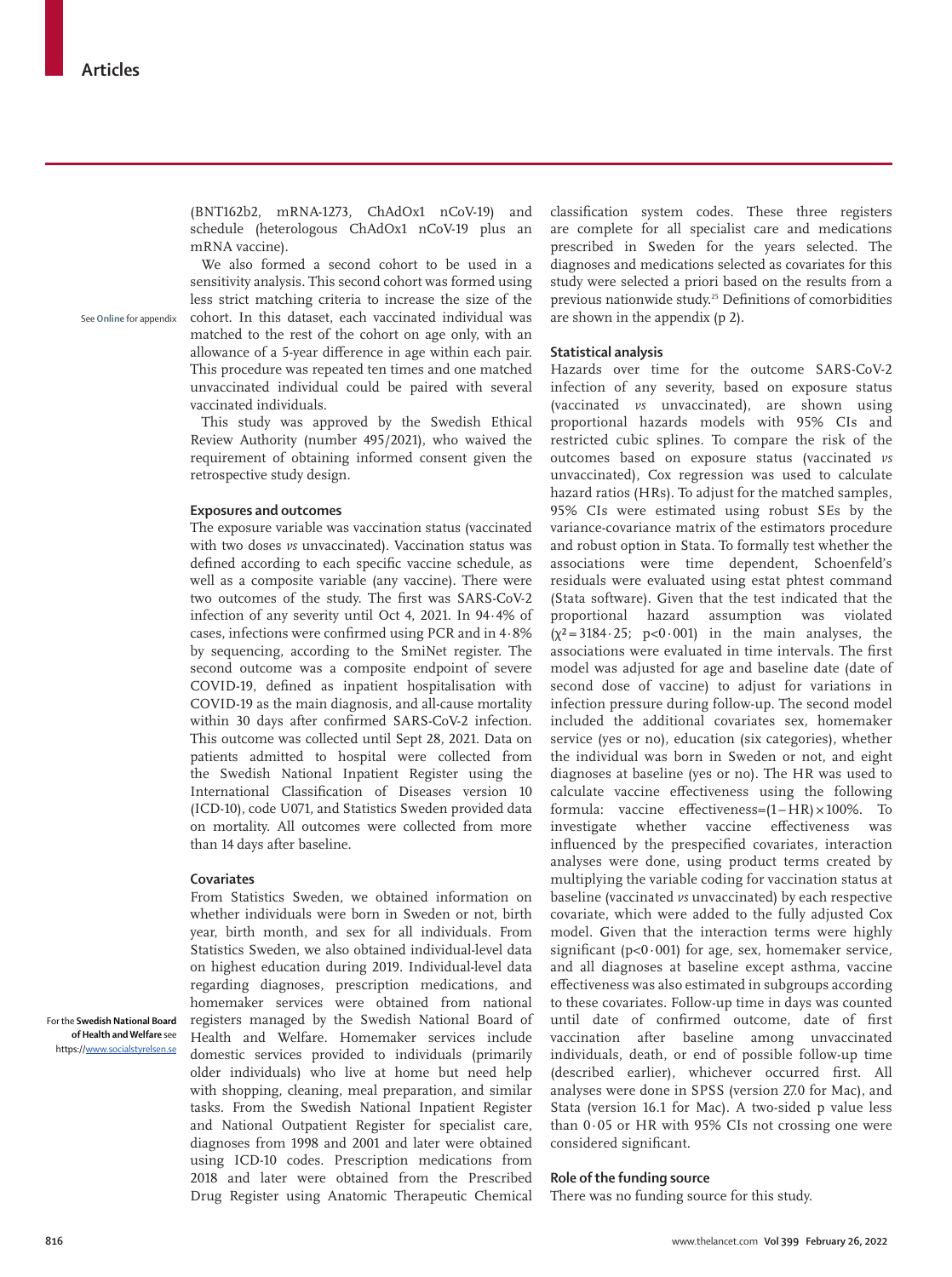## **Results**

Between Dec 28, 2020, and Oct 4, 2021, 842974 individuals were fully vaccinated (two doses), and were matched (1:1) to an equal number of unvaccinated individuals. Thus, the total study cohort comprised 842974 pairs (n=1685948; figure 1). The mean date for the second dose of vaccine in the vaccinated group according to each vaccine schedule is shown in table 1, together with baseline characteristics. Compared with unvaccinated individuals, vaccinated individuals more often had homemaker service, were more often born in Sweden, had more comorbidities, and had a higher level of education at baseline (p<0.001 for all: table 1). Similar differences were evident between vaccinated and unvaccinated individuals in the different vaccine subcohorts. SARS-CoV-2 variants sequenced in Sweden during the study period are shown in the appendix (p 2).

During a median follow-up of 108 days (IQR 69–145), a SARS-CoV-2 infection was confirmed in 27 918 individuals, of whom 6147 were vaccinated (4·9 infections per 100 000 person-days) and 21 771 were unvaccinated (31·6 infections per 100 000 person-days). The vaccine effectiveness associated with two doses of any vaccine peaked at 15–30 days (92% [95% CI 91 to 93]; p<0·001) and declined marginally at 31–60 days (89% [88 to 89];  $p<0.001$ ; table 2, figure 2). From thereon, the waning became more pronounced, and from day 211 onwards there was no remaining detectable vaccine effectiveness  $(23\%$  [-2 to 41]; p=0 $\cdot$ 07).

The estimated vaccine effectiveness was influenced significantly by vaccine type, age, sex, homemaker service, and all diagnoses at baseline  $(p_{intraction} < 0.001$  for all), except asthma  $(p_{interaction}=0.86)$ . At 61-120 days, vaccine effectiveness declined to 50% (95% CI 30 to 64;  $p<0.001$ ) in individuals aged 80 years or older, and to 61% (47–72; p<0·001) in individuals with homemaker service (table 3). With respect to sex, there was no detectable vaccine effectiveness in men (17% [95% CI –13 to 40];  $p=0.23$ ] from day 181 onwards, whereas it remained in women (34% [22 to 45];  $p<0.001$ ). With respect to vaccine type, vaccine effectiveness waned progressively for all vaccines during follow-up, but at different speeds (table 2). The vaccine effectiveness of BNT162b2 was 92% (95% CI 92 to 93; p<0·001) at 15–30 days, 47% (39 to 55; p<0·001) at 121–180 days, and 23% (-2 to 41;  $p=0.07$ ) from day 211 onwards. Waning was slightly slower for mRNA-1273, with a vaccine effectiveness of 96% (94 to 97; p<0·001) at 15–30 days and 59% (18 to 79;  $p=0.012$ ) from day 181 onwards. Waning was also slightly slower for heterologous ChAdOx1 nCoV-19 plus mRNA vaccine schedules, with a vaccine effectiveness of 89% (79 to 94;  $p < 0.001$ ) at 15–30 days and 66% (41 to 80; p<0 $0.001$ ) from day 121 onwards. By contrast, vaccine effectiveness for homologous ChAdOx1 nCoV-19 was 68% (52 to 79;  $p<0.001$ ) at 15–30 days, with no detectable effectiveness from day 121 onwards  $(-19\% 195\% CI - 98$  to 28; p=0 $\cdot$ 49).



*Figure 1:* **Selection of the cohort**

During a median follow-up of 124 days (IQR 98–208), there were 277 cases of COVID-19 hospitalisation or death among vaccinated individuals (0·23 hospitalisations or deaths per 100000 person-days) and 825 cases among unvaccinated individuals (1·20 hospitalisations or deaths per 100000 person-days; appendix pp 3, 7). The vaccine effectiveness associated with two doses of any vaccine was 89% (95% CI 83 to 93; p<0·001) at 15–30 days, which declined to  $64\%$  (44 to 77; p<0 $\cdot$ 001) from day 121 onwards (appendix p 3).

In a sensitivity analysis using less strict matching criteria, a second matched cohort (1 983 315 matched pairs; n=3 996 630) more than twice the size of the original cohort was created. Mean age of vaccinated individuals was 5 years higher in the second cohort than in the main cohort, whereas all other characteristics were similar between the cohorts (appendix p 3). In this larger cohort, the waning vaccine effectiveness was confirmed with respect to a SARS-CoV-2 infection of any severity (appendix p 4), including the different rate of waning for different vaccine schedules (appendix p 5). In addition, it was confirmed that vaccine effectiveness was better maintained against the outcome of severe COVID-19 (appendix p 6), than against SARS-CoV-2 infection of any severity (appendix p 4).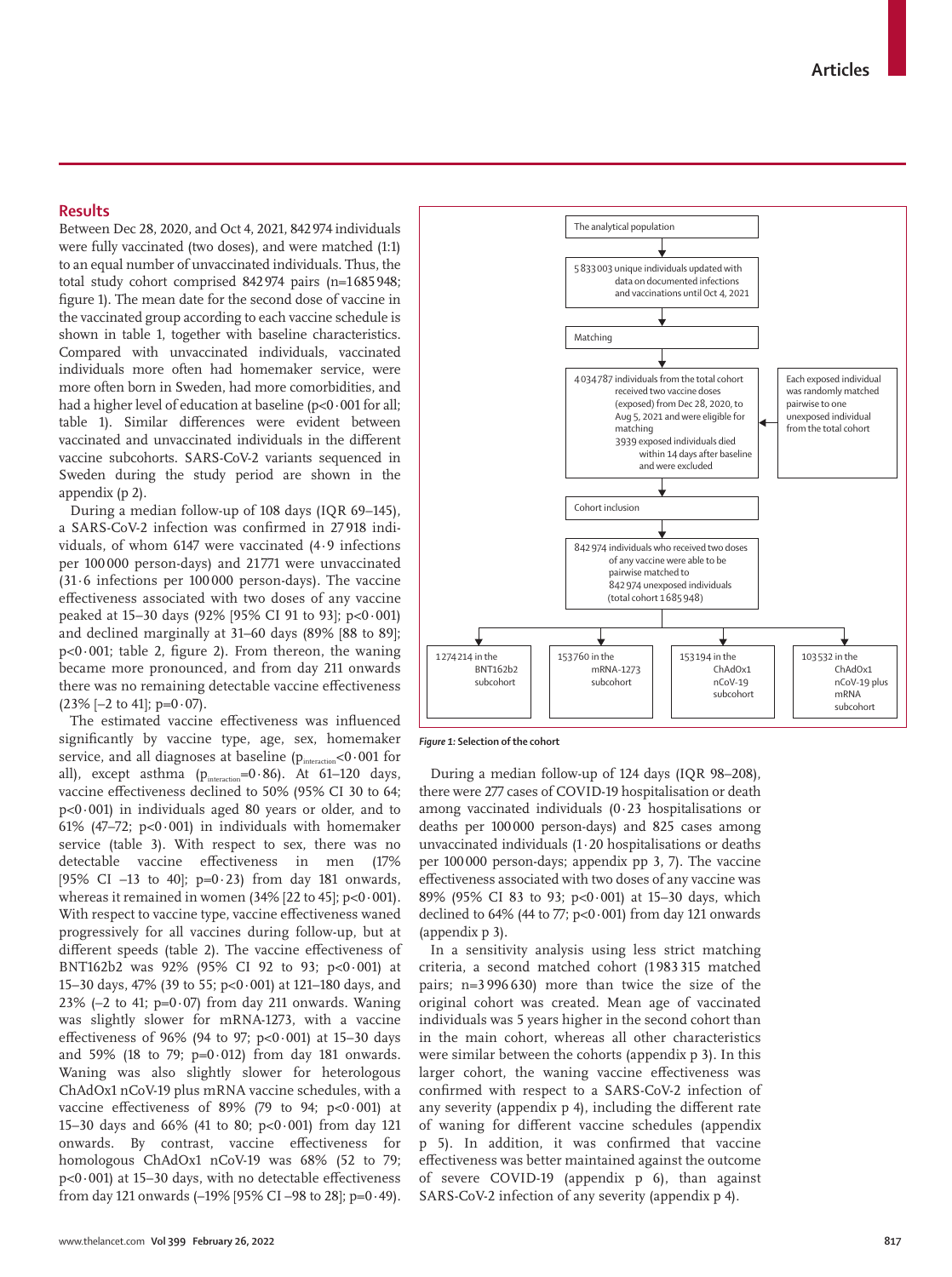|                                 | Total study cohort (any vaccine) |                              | BNT162b2 subcohort         |                              | mRNA-1273 subcohort         |                             | ChAdOx1 nCoV-19 subcohort |                             | ChAdOx1 nCoV-19 and an mRNA<br>vaccine* subcohort |                             |
|---------------------------------|----------------------------------|------------------------------|----------------------------|------------------------------|-----------------------------|-----------------------------|---------------------------|-----------------------------|---------------------------------------------------|-----------------------------|
|                                 | $(n=842974)$<br>Vaccinated       | Unvaccinated<br>$(n=842974)$ | $(n=637107)$<br>Vaccinated | Unvaccinated<br>$(n=637107)$ | $(n=76880)$<br>Vaccinated   | Unvaccinated<br>$(n=76880)$ | Vaccinated<br>$(n=76597)$ | Unvaccinated<br>$(n=76597)$ | $(n=51766)$<br>Vaccinated                         | Unvaccinated<br>$(n=51766)$ |
| Mean baseline date              | May 5, 2021                      | May 5, 2021                  | April 27, 2021             | April 27, 2021               | May 20, 2021                | May 20, 2021                | June 5, 2021              | June 5, 2021                | May 28, 2021                                      | May 28, 2021                |
| Days between doses              | 42 (28-45)                       |                              | $37(24-42)$                |                              | 42 (29-42)                  |                             | 70 (65-82)                |                             | 87 (82-97)                                        |                             |
| Age, years                      | $(37.0 - 67.5)$<br>52.7          | $(37.0 - 67.5)$<br>52.7      | $(39 - 2 - 68.5)$<br>54.8  | $(39.1 - 68.5)$<br>54.8      | $(34 - 7 - 61 - 7)$<br>41.1 | $(34 - 7 - 61 - 7)$<br>48.0 | $(36.5 - 71.0)$<br>64.6   | $(36.5 - 71.0)$<br>64.6     | $(28.3 - 43.0)$<br>35.2                           | $(28.3 - 43.0)$<br>35.2     |
| Male                            | 342677 (40.7%)                   | 342677 (40.7%)               | 263 866 (41.4%)            | 263866 (41-4%)               | 34461 (44.8%)               | 34461 (44.8%)               | 30141 (39-4%)             | 30141 (39.4%)               | 13926 (26.9%)                                     | 13926 (26.9%)               |
| Female                          | 500297 (59.3%)                   | 500297 (59.3%)               | 373 241 (58.6%)            | 373241 (58.6%)               | 42 419 (55-2%)              | 42419 (55-2%)               | 46456 (60.6%)             | 46456 (60.6%)               | 37840 (73.1%)                                     | 37840 (73.1%)               |
| Homemaker service               | 87004 (10.3%)                    | 30680 (3.6%)                 | 81704 (12.8%)              | 25718 (4.0%)                 | 4297 (5-6%)                 | 1950 (2.5%)                 | 698 (0.9%)                | 2823 (3.7%)                 | 262 (0.5%)                                        | 174 (0.3%)                  |
| Born in Sweden                  | 703 666 (83-5%)                  | 578647 (68.6%)               | 533572 (83.8%)             | 442799 (69.5%)               | 63288 (82-3%)               | 50259 (65.4%)               | 64951 (84-8%)             | 50178 (65-5%)               | 41363 (79.9%)                                     | 35011 (67.6%)               |
| Elementary school,<br>Education | 61022 (7-2%)                     | 79375 (9-4%)                 | 51598 (8.1%)               | 63360 (9.9%)                 | 4234 (5-5%)                 | 6381 (8-3%)                 | 4420 (5.8%)               | 7608 (9.9%)                 | 737 (1.4%)                                        | 1967 (3.8%)                 |
| <9 years                        |                                  |                              |                            |                              |                             |                             |                           |                             |                                                   |                             |
| Elementary school,<br>9 years   | 81455 (9-7%)                     | 97948 (11.6%)                | 61814 (9.7%)               | 73709 (11.6%)                | 8309 (10.8%)                | 9458 (12-3%)                | 6929 (9.1%)               | 9084 (11.9%)                | 4344 (8.4%)                                       | 5621 (10.9%)                |
| Secondary school,<br>2 years    | 180672 (21-4%)                   | 182 971 (21.7%)              | 143 917 (22.6%)            | 145 325 (22-8%)              | 14824 (19-3%)               | 15810 (20.6%)               | 16 391 (21-4%)            | 16 065 (21.0%)              | 5424 (10.5%)                                      | 5641 (10.9%)                |
| Secondary school,<br>>2 years   | 171349 (20-3%)                   | 168 922 (20.0%)              | 125590 (19.7%)             | 122 362 (19-2%)              | 15848 (20.6%)               | 16 511 (21-5%)              | 15669 (20-5%)             | 14927 (19-5%)               | 14117 (27.3%)                                     | 14982 (28.9%)               |
| University<br>education         | 324660 (38-5%)                   | 275444 (32.7%)               | 237148 (37.2%)             | 204 663 (32.1%)              | 30503 (39.7%)               | 24708 (32.1%)               | 31973 (41.7%)             | 24994 (32.6%)               | 24770 (47.9%)                                     | 20893 (40-4%)               |
| Unknown                         | 23816 (2.8%)                     | 38314 (4.6%)                 | 17040 (2.7%)               | 27688 (4.4%)                 | 3162 (4.1%)                 | 4012 (5-2%)                 | 1215 (1.6%)               | 3919 (5-1%)                 | 2374 (4.6%)                                       | 2662 (5.1%)                 |
| Comorbidities                   |                                  |                              |                            |                              |                             |                             |                           |                             |                                                   |                             |
| Myocardial<br>infarction        | 21885 (2.6%)                     | 18530 (2.2%)                 | 18167 (2.9%)               | 15190 (2.4%)                 | 1637 (2.1%)                 | 1335 (1.7%)                 | 1974 (2.6%)               | 1910 (2.5%)                 | 99 (0.2%)                                         | 86 (0.2%)                   |
| Stroke                          | 29493 (3.5%)                     | 16808(2.0%)                  | 26 037 (4:1%)              | 13727 (2.2%)                 | 1751 (2.3%)                 | 1185 (1.5%)                 | 1543 (2.0%)               | 1785 (2.3%)                 | 143 (0.3%)                                        | 101 (0.2%)                  |
| Diabetes                        | 91203 (10.8%)                    | 62198 (7.4%)                 | 74361 (11.7%)              | 49614 (7.8%)                 | 8136 (10.6%)                | 4880 (6.4%)                 | 6944 (9.1%)               | 6744 (8.8%)                 | 1698 (3.3%)                                       | 922(1.8%)                   |
| Hypertension                    | 262 659 (31.2%)                  | 207862 (24.7%)               | 212647 (33.4%)             | 170772 (26.8%)               | 21358 (27.8%)               | I5 295 (19.9%)              | 24624(32.2%)              | 19387 (25-3%)               | 3857 (7-5%)                                       | 2281 (4.4%)                 |
| Kidney failure                  | 20027 (2-4%)                     | 10317 (1.2%)                 | 16711 (2.6%)               | 8481 (1.3%)                  | 2251 (2.9%)                 | 706 (0.9%)                  | 815 (1.1%)                | 990 (1.3%)                  | 242 (0.5%)                                        | 134 (0.3%)                  |
| COPD                            | 17257 (2.1%)                     | 13353 (1.6%)                 | 14709 (2.3%)               | 10768 (1.7%)                 | 1248 (1.6%)                 | 928 (1.2%)                  | 1189 (1.6%)               | 1563 (2.0%)                 | 102 (0.2%)                                        | 83 (0.2%)                   |
| Asthma                          | 50341 (6.0%)                     | 36 671 (4.4%)                | 38234 (6.0%)               | 27717 (4.4%)                 | 5118 (6.7%)                 | 3267 (4.3%)                 | 3710 (4.8%)               | 3254 (4.3%)                 | 3242 (6.3%)                                       | 2400 (4.6%)                 |
| Cancer                          | 48512 (5.8%)                     | 37092 (4.4%)                 | 39720 (6.2%)               | 30696 (4.8%)                 | 3908 (5:1%)                 | 2613 (3.4%)                 | 4225 (5-5%)               | 3323 (4.3%)                 | 635 (1.2%)                                        | 438 (0.9%)                  |
| SARS-CoV-2                      | $\circ$                          | $\circ$                      | $\circ$                    | $\circ$                      | $\circ$                     | $\circ$                     | $\circ$                   | $\circ$                     | $\circ$                                           | $\circ$                     |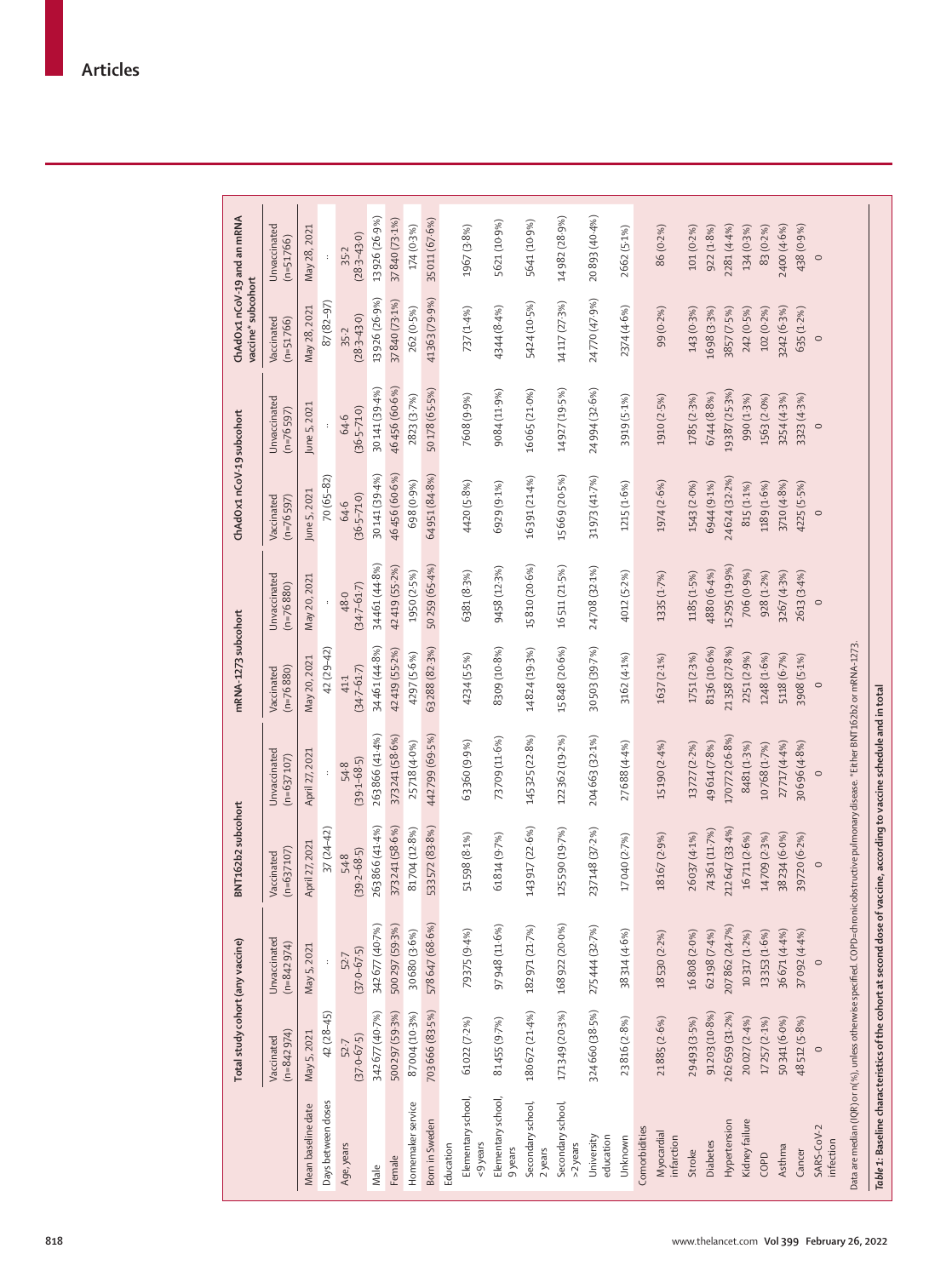|                                                                                                                                                                         | Number of<br>individuals | Vaccinated          |                                         | Unvaccinated        |                                         | Vaccine effectiveness (95% CI)        |                  |
|-------------------------------------------------------------------------------------------------------------------------------------------------------------------------|--------------------------|---------------------|-----------------------------------------|---------------------|-----------------------------------------|---------------------------------------|------------------|
|                                                                                                                                                                         |                          | Number of<br>events | Incidence<br>per 100 000<br>person-days | Number of<br>events | Incidence<br>per 100 000<br>person-days | Adjusted for age<br>and baseline date | Fully adjusted*  |
| Total study cohort<br>(any vaccine)                                                                                                                                     | 1685948                  | 6147                | 4.9                                     | 21771               | 31.6                                    | 84% (83 to 84)                        | 84% (83 to 84)   |
| 15-30 days                                                                                                                                                              | 1685948                  | 397                 | 1·6                                     | 4719                | 19.5                                    | 92% (91 to 93)                        | 92% (91 to 93)   |
| 31-60 days                                                                                                                                                              | 1544326                  | 1254                | 2.5                                     | 8908                | 22.5                                    | 89% (88 to 90)                        | 89% (88 to 89)   |
| 61-120 days                                                                                                                                                             | 1363616                  | 2436                | 2.6                                     | 7522                | $14 - 4$                                | 83% (82 to 83)                        | 82% (81 to 83)   |
| 121-180 days                                                                                                                                                            | 635402                   | 820                 | $1-0$                                   | 399                 | 1.8                                     | 52% (46 to 58)                        | 48% (41 to 54)   |
| 181-210 days                                                                                                                                                            | 327257                   | 718                 | $1-2$                                   | 161                 | 2.1                                     | 42% (31 to 51)                        | 32% (19 to 43)   |
| >210 days                                                                                                                                                               | 239822                   | 522                 | $1-0$                                   | 62                  | $1-2$                                   | 23% (0 to 41)                         | 23% (-2 to 41)   |
| BNT162b2<br>subcohort                                                                                                                                                   | 1274214                  | 5062                | 5.1                                     | 19121               | $36 - 4$                                | 84% (84 to 85)                        | 85% (84 to 85)   |
| 15-30 days                                                                                                                                                              | 1274214                  | 333                 | $1-7$                                   | 4039                | 22.1                                    | 92% (91 to 93)                        | 92% (92 to 93)   |
| 31-60 days                                                                                                                                                              | 1166247                  | 1095                | 2.9                                     | 7982                | $26 - 7$                                | 89% (88 to 90)                        | 89% (88 to 90)   |
| 61-120 days                                                                                                                                                             | 1032971                  | 1796                | 2.6                                     | 6601                | $16-6$                                  | 85% (84 to 85)                        | 84% (84 to 85)   |
| 121-180 days                                                                                                                                                            | 480153                   | 631                 | $1-0$                                   | 292                 | $1-7$                                   | 52% (45 to 58)                        | 47% (39 to 55)   |
| 181-210 days                                                                                                                                                            | 304298                   | 688                 | $1-2$                                   | 145                 | 2.1                                     | 39% (26 to 49)                        | 29% (15 to 41)   |
| >210 days                                                                                                                                                               | 231006                   | 519                 | $1-1$                                   | 62                  | 1.3                                     | 23% (1 to 41)                         | 23% (-2 to 41)   |
| mRNA-1273<br>subcohort                                                                                                                                                  | 153760                   | 300                 | 2.9                                     | 1722                | 28.2                                    | 89% (88 to 91)                        | 89% (88 to 90)   |
| 15-30 days                                                                                                                                                              | 153760                   | 20                  | 0.9                                     | 493                 | 22.5                                    | 96% (94 to 98)                        | 96% (94 to 97)   |
| 31-60 days                                                                                                                                                              | 139532                   | 67                  | 1.5                                     | 743                 | $21-1$                                  | 93% (91 to 95)                        | 93% (90 to 94)   |
| 61-120 days                                                                                                                                                             | 123610                   | 116                 | 1.4                                     | 418                 | $9 - 0$                                 | 86% (82 to 88)                        | 85% (82 to 88)   |
| 121-180 days                                                                                                                                                            | 52254                    | 65                  | $1-0$                                   | 53                  | 2.6                                     | 72% (59 to 80)                        | 71% (56 to 80)   |
| $>180$ days                                                                                                                                                             | 22755                    | 32                  | 0.8                                     | 15                  | 2.4                                     | 69% (44 to 83)                        | 59% (18 to 79)   |
| ChAdOx1 nCoV-19<br>subcohort                                                                                                                                            | 153194                   | 465                 | 5.0                                     | 469                 | 7.2                                     | 49% (42 to 55)                        | 44% (36 to 52)   |
| 15-30 days                                                                                                                                                              | 153194                   | 33                  | $1-4$                                   | 93                  | $4-2$                                   | 66% (50 to 77)                        | 68% (52 to 79)   |
| 31-60 days                                                                                                                                                              | 144772                   | 53                  | $1-2$                                   | 88                  | 2.3                                     | 55% (36 to 68)                        | 49% (28 to 64)   |
| 61-120 days                                                                                                                                                             | 129 103                  | 293                 | 3.5                                     | 262                 | 4.9                                     | 48% (39 to 56)                        | 41% (29 to 51)   |
| >120 days                                                                                                                                                               | 53060                    | 86                  | 1.6                                     | 26                  | 1.4                                     | 0% (-55 to 36)                        | -19% (-98 to 28) |
| ChAdOx1 nCoV-19<br>and an mRNA<br>vaccine† subcohort                                                                                                                    | 103532                   | 316                 | $4 - 8$                                 | 442                 | 11.8                                    | 68% (63 to 72)                        | 65% (58 to 70)   |
| 15-30 days                                                                                                                                                              | 103532                   | 11                  | 0.7                                     | 92                  | $6 - 2$                                 | 89% (79 to 94)                        | 89% (79 to 94)   |
| 31-60 days                                                                                                                                                              | 92623                    | 37                  | $1-2$                                   | 88                  | $4 - 0$                                 | 74% (62 to 82)                        | 72% (59 to 82)   |
| 61-120 days                                                                                                                                                             | 76924                    | 230                 | 3.8                                     | 234                 | 8.8                                     | 63% (55 to 69)                        | 55% (45 to 64)   |
| >120 days                                                                                                                                                               | 49664                    | 38                  | 0.8                                     | 28                  | 1.8                                     | 61% (36 to 76)                        | 66% (41 to 80)   |
| *Adjusted for age, baseline date, sex, homemaker service, place of birth, education, and comorbidities at baseline. †The mRNA vaccine was either BNT162b2 or mRNA-1273. |                          |                     |                                         |                     |                                         |                                       |                  |

## **Discussion**

This study showed a progressive waning vaccine effectiveness against SARS-CoV-2 infection of any severity during up to 9 months of follow-up. In the main cohort, the estimated vaccine effectiveness was more than 90% in the first month, with a progressive waning starting soon thereafter, ultimately resulting in a nondetectable vaccine effectiveness after 7 months. Vaccine effectiveness waned across all subgroups, although differently according to vaccine schedule and type. Vaccine effectiveness with respect to the risk of COVID-19 hospitalisation or death seemed to be better maintained than effectiveness against infection, although some waning became evident after 4 months. Overall, there was also some evidence suggesting lower vaccine effectiveness in men than in women and in older individuals than in younger individuals.

Waning vaccine effectiveness against SARS-CoV-2 infection has previously been reported in preliminary observational studies from the UK and in published observational studies from the USA and Qatar,<sup>18-20</sup> whereas follow-up studies of clinical trials show high remaining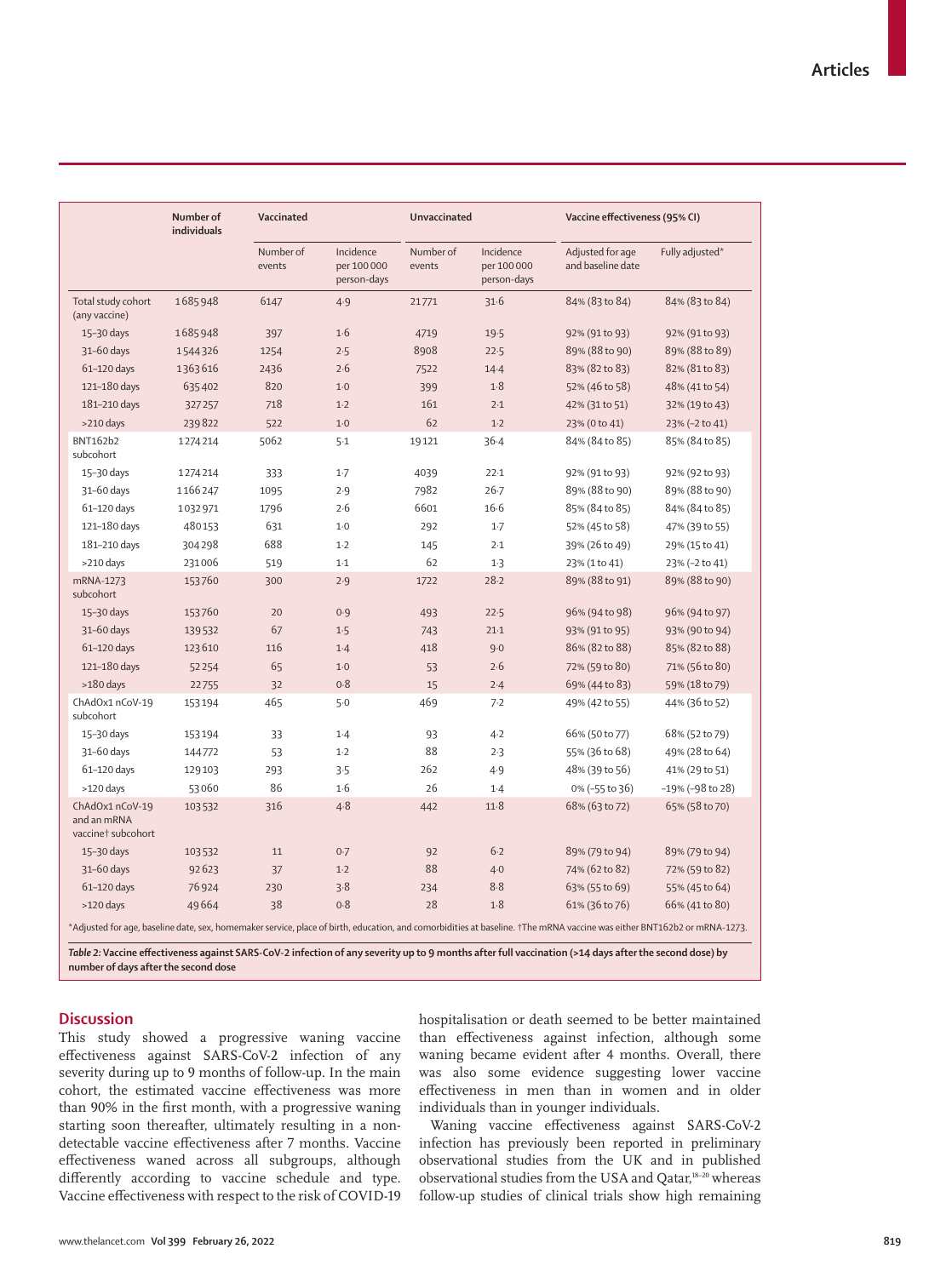

*Figure 2:* **Vaccine effectiveness (any vaccine) against SARS-CoV-2 infection of any severity in 842974 vaccinated individuals matched to an equal number of unvaccinated individuals for up to 9 months of follow-up** The association is shown using proportional hazards models with 95% CIs (shaded areas) and restricted cubic splines. The model was adjusted for age, baseline date, sex, homemaker service, place of birth, education, and comorbidities at baseline.

efficacy of both BNT162b2 after 4 months,<sup>15</sup> and mRNA-1273 after more than 4 months.<sup>16</sup> Our data add to these previous studies with a follow-up time of up to 9 months, about 28000 confirmed SARS-CoV-2 infections in the main cohort, and the evaluation of four different vaccine schedules in a real-world setting. Overall, our results showed notable waning vaccine effectiveness against SARS-CoV-2 infection of any severity across all subgroups, although with higher remaining vaccine effectiveness for mRNA-1273 and for heterologous vaccine schedules. The latter finding is of particular interest, and is supported by clinical trials showing superior vaccineelicited immunogenicity from heterologous vaccine schedules.<sup>26,27</sup> Our finding is in addition to previous observational studies estimating high vaccine effectiveness of heterologous schedules in the short-term.28,29 By contrast, we were not able to detect any remaining vaccine effectiveness against SARS-CoV-2 infection of any severity from homologous ChAdOx1 nCoV-19 vaccination after more than 4 months. This finding contradicts preliminary evidence from the UK, $^{20}$  but is in line with a recent study reporting waning vaccine effectiveness for this vaccine against both SARS-CoV-2 infection and severe COVID-19 in Brazil and Scotland within 3 months of the second dose.<sup>21</sup> The different estimates of vaccine effectiveness in all of these studies could be influenced by several factors—eg, different patterns of risk compensation, undiagnosed previous infections in individuals used as controls, varying follow-up times, the prevalence of risk factors that reduce the immune response to vaccination, the severity and definition of infections included as outcomes, variations in infection pressure and SARS-CoV-2 variants during follow-up, and different age of the studied populations.

In the present study, vaccine effectiveness against severe COVID-19 was better maintained than against SARS-CoV-2 infections of any severity, although some waning was evident after more than 4 months. These results were confirmed in a sensitivity analysis done in a second, even larger cohort, and have some support from preliminary data originating from the UK.<sup>20</sup> In the same report, waning seemed greater in individuals belonging to a clinically vulnerable group and in older adults, $20$  as indicated also from the sensitivity analysis in the present study. A reasonable explanation of waning effectiveness predominantly in older adults, would be that the adaptive immune response mediated by B cells that produce antibodies, as well as T cells is impaired with older age.<sup>30</sup> In support, one of the risk factors associated with lower vaccine effectiveness in the present study was older age. Among other risk factors for lower vaccine effectiveness were male sex. Although there has been no previous study reporting waning vaccine effectiveness according to sex, these findings are supported by studies showing a lower vaccine-elicited immunogenicity along with a more rapid decline in neutralising antibody titres in men compared with in women.<sup>13,31</sup>

The results of our study have important clinical implications, as they strengthen the evidence-based rationale for administration of a third vaccine dose as a booster, especially to specific high-risk populations. Recent preliminary phase 3 data from Pfizer-BioNTech show that a third dose of BNT162b2, administered a median of 11 months after the second dose, had 95·6% efficacy (95% CI 89·3–98·6) against symptomatic COVID-19 compared with those who had only received two primary doses, with consistent results irrespective of age, sex, and comorbidities.32 In addition, data from an Israeli observational study showed that individuals who received a third dose of BNT162b2 had a reduced rate of infections and hospitalisations compared with individuals given two doses.<sup>33</sup> Currently, many countries are recommending a third vaccine dose as a booster to select populations at increased risk of severe COVID-19. The implication of the results from the present study and previous studies is that older individuals and individuals with known suboptimal or waning vaccine-elicited immunogenicity should be prioritised for booster doses, because these individuals also are at highest risk for severe COVID-19 manifestations if infected.

Other than the observational design, the present study has some limitations to consider. Although we adjusted our analyses for several potential confounders, the possibility of residual and unmeasured confounding remains, including a higher risk of selection bias in unvaccinated individuals with longer follow-up time. Moreover, although we excluded all individuals with a documented previous infection, some individuals with a previous asymptomatic infection are likely to have been included in the analyses. Furthermore, the SARS-CoV-2 infections registered in the SmiNet register included infections of any severity, and the definition of severe COVID-19 included death from any cause within 30 days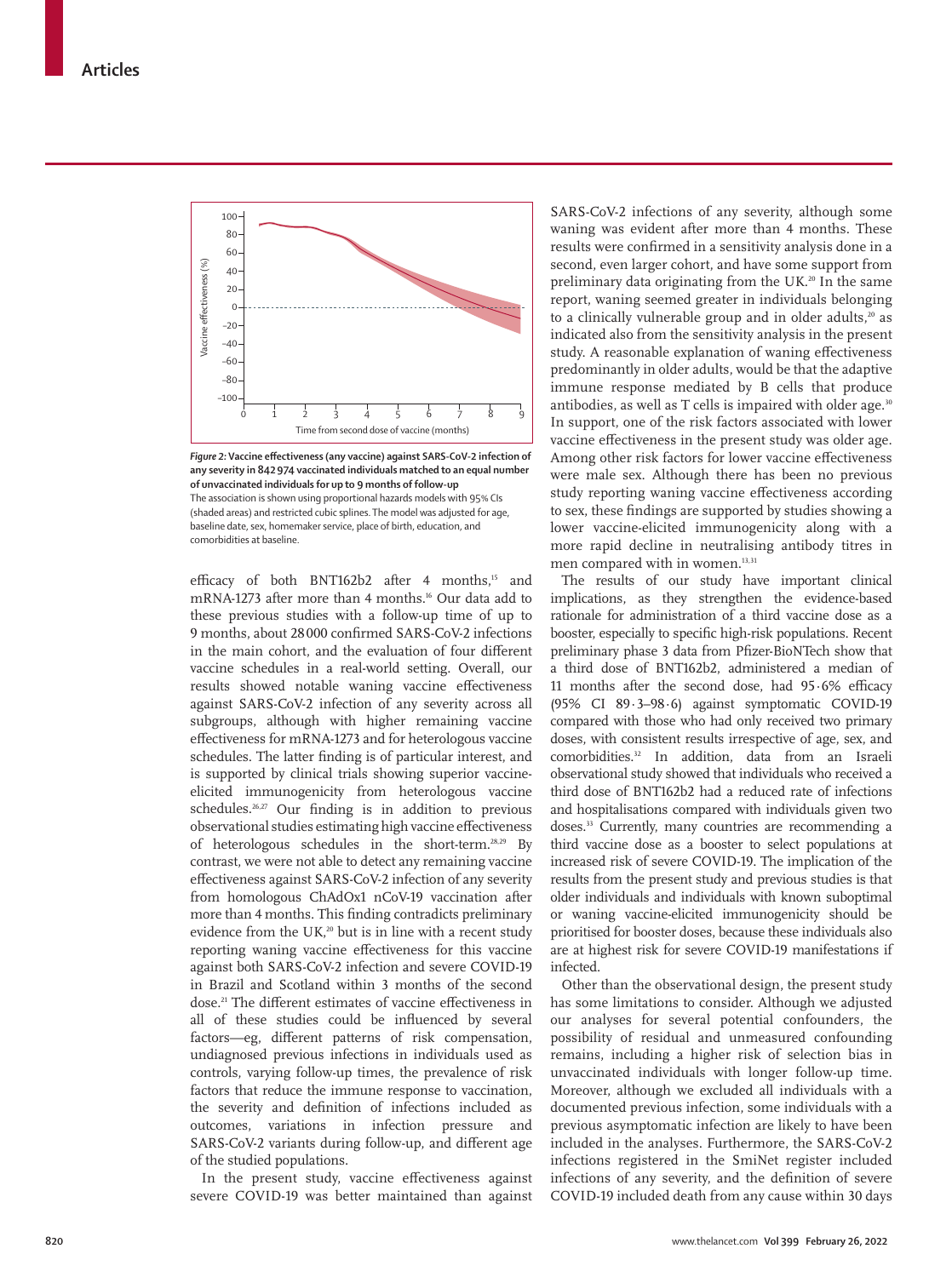|                                       | Number of<br>individuals | Vaccinated           |                                        | <b>Unvaccinated</b> |                                        | Vaccine effectiveness (95% CI)        |                             |
|---------------------------------------|--------------------------|----------------------|----------------------------------------|---------------------|----------------------------------------|---------------------------------------|-----------------------------|
|                                       |                          | Number of<br>events  | Incidence per<br>100000<br>person-days | Number of<br>events | Incidence per<br>100000<br>person-days | Adjusted for age<br>and baseline date | Fully adjusted <sup>a</sup> |
| 15-30 days                            | 1685948                  | $\ldots$             | $\ldots$                               | $\ldots$            | $\ldots$                               | $\ldots$                              | $\ddots$                    |
| Men                                   | 685354                   | 133                  | $1-3$                                  | 1687                | $17-1$                                 | 93% (91 to 94)                        | 93% (91 to 94)              |
| Women                                 | 1000594                  | 264                  | 1.8                                    | 3032                | $21-1$                                 | 92% (91 to 93)                        | 92% (91 to 93)              |
| Age <50 years                         | 769391                   | 191                  | $1-7$                                  | 3494                | 31.6                                   | 95% (95 to 96)                        | 95% (94 to 95)              |
| Age 50-64 years                       | 431159                   | 106                  | 1·6                                    | 876                 | 13.9                                   | 88% (86 to 90)                        | 88% (86 to 90)              |
| Age 65-79 years                       | 327850                   | 47                   | $1-0$                                  | 213                 | 4.5                                    | 80% (72 to 85)                        | 82% (75 to 88)              |
| Age $\geq 80$ years                   | 157548                   | 53                   | 2.3                                    | 136                 | $6-3$                                  | 67% (55 to 76)                        | 74% (63 to 82)              |
| Any comorbidity                       | 619248                   | 184                  | 1.8                                    | 897                 | $11-7$                                 | 85% (83 to 87)                        | 86% (84 to 88)              |
| Homemaker service                     | 117684                   | 72                   | 2.8                                    | 68                  | 7.9                                    | 76% (65 to 84)                        | 76% (65 to 84)              |
| 31-60 days                            | 1544326                  | $\ddot{\phantom{a}}$ | $\cdot$                                | $\ddotsc$           | $\ldots$                               |                                       |                             |
| Men                                   | 629873                   | 361                  | 1.8                                    | 2900                | 17.9                                   | 90% (89 to 91)                        | 90% (89 to 91)              |
| Women                                 | 914453                   | 893                  | 3.0                                    | 6008                | 25.8                                   | 88% (87 to 89)                        | 88% (87 to 89)              |
| Age <50 years                         | 704877                   | 706                  | 3.1                                    | 6683                | 37.2                                   | 91% (91 to 92)                        | 91% (90 to 92)              |
| Age 50-64 years                       | 410305                   | 303                  | 2.3                                    | 1776                | $15 - 7$                               | 85% (83 to 87)                        | 85% (83 to 87)              |
| Age 65-79 years                       | 298770                   | 145                  | 1.5                                    | 315                 | $4 - 2$                                | 69% (62 to 74)                        | 71% (64 to 76)              |
| Age $\geq 80$ years                   | 130374                   | 100                  | 2.1                                    | 134                 | 5.0                                    | 69% (60 to 76)                        | 73% (65 to 79)              |
| Any comorbidity                       | 563605                   | 439                  | 2.1                                    | 1571                | $13 - 2$                               | 84% (83 to 86)                        | 85% (83 to 86)              |
| Homemaker service                     | 108 919                  | 149                  | 2.9                                    | 64                  | $5-1$                                  | 71% (59 to 79)                        | 70% (59 to 79)              |
| 61-120 days                           | 1363616                  | $\ldots$             | $\ldots$                               | $\cdots$            | $\ldots$                               | $\ddotsc$                             |                             |
| Men                                   | 558636                   | 721                  | $2-0$                                  | 2360                | 10.9                                   | 84% (82 to 85)                        | 83% (82 to 85)              |
| Women                                 | 804980                   | 1715                 | 3.1                                    | 5162                | 16.8                                   | 82% (81 to 83)                        | 82% (81 to 83)              |
| Age <50 years                         | 618008                   | 1531                 | 3.7                                    | 5697                | 24.3                                   | 84% (83 to 84)                        | 83% (82 to 84)              |
| Age 50-64 years                       | 380804                   | 492                  | 2.1                                    | 1510                | 9.5                                    | 81% (79 to 83)                        | 81% (79 to 83)              |
| Age 65-79 years                       | 260405                   | 227                  | $1-2$                                  | 255                 | 2.6                                    | 66% (59 to 72)                        | 65% (56 to 72)              |
| Age $\geq 80$ years                   | 104399                   | 186                  | $2-0$                                  | 60                  | 2.0                                    | 48% (30 to 61)                        | 50% (30 to 64)              |
| Any comorbidity                       | 497270                   | 852                  | 2.2                                    | 1252                | 8.3                                    | 79% (77 to 81)                        | 79% (77 to 80)              |
| Homemaker service                     | 101580                   | 247                  | 2.5                                    | 64                  | 3.5                                    | 64% (51 to 73)                        | 61% (47 to 72)              |
| 121-180 days                          | 635402                   | $\ldots$             | $\cdot$                                | $\ldots$            | $\ldots$                               |                                       |                             |
| Men                                   | 220596                   | 273                  | $1-0$                                  | 97                  | $1-2$                                  | 33% (15 to 47)                        | 29% (9 to 45)               |
| Women                                 | 414806                   | 547                  | $1-1$                                  | 302                 | 2.1                                    | 58% (52 to 64)                        | 54% (46 to 61)              |
| Age <50 years                         | 269241                   | 503                  | 1.6                                    | 293                 | 2.7                                    | 55% (48 to 61)                        | 51% (43 to 58)              |
| Age 50-64 years                       | 115938                   | 161                  | $1-0$                                  | 36                  | $1-1$                                  | 40% (14 to 58)                        | 29% (-5 to 52)              |
| Age 65-79 years                       | 156187                   | 92                   | 0.5                                    | 27                  | 0.5                                    | 40% (3 to 63)                         | 30% (-16 to 58)             |
| Age $\geq 80$ years                   | 94036                    | 64                   | 0.5                                    | 43                  | 1.3                                    | 53% (31 to 68)                        | 46% (15 to 66)              |
|                                       |                          |                      |                                        |                     |                                        | 58% (47 to 67)                        |                             |
| Any comorbidity<br>Home maker service | 269919                   | 273                  | 0.7<br>0.6                             | 97                  | $1-4$                                  |                                       | 55% (42 to 65)              |
|                                       | 90347                    | 81                   |                                        | 24                  | 1.5                                    | 35% (-14 to 63)                       | 29% (-24 to 59)             |
| $>180$ days                           | 327257                   | $\cdots$             | $\cdot\cdot$                           | $\cdots$            | $\cdot\cdot$                           | $\cdots$                              | $\ddotsc$                   |
| Men                                   | 104220                   | 351                  | $1-7$                                  | 51                  | $2-1$                                  | 25% (0 to 45)                         | 17% (-13 to 40)             |
| Women                                 | 223037                   | 889                  | $2-0$                                  | 172                 | $3-1$                                  | 41% (30 to 50)                        | 34% (22 to 45)              |
| Age <80 years                         | 260172                   | 1005                 | 1.9                                    | 204                 | 3.3                                    | 40% (30 to 48)                        | 33% (21 to 43)              |
| Age $\geq 80$ years                   | 67085                    | 235                  | 1.8                                    | 19                  | $1-0$                                  | 4% (-50 to 39)                        | 5% (-53 to 41)              |
| Any comorbidity                       | 160790                   | 536                  | 1·6                                    | 41                  | 1·6                                    | 22% (-8 to 43)                        | 15% (-17 to 38)             |

*Table 3:* **Vaccine effectiveness against SARS-CoV-2 infection of any severity up to 9 months after full vaccination with any vaccine (>14 days after the second dose) by number of days after the second dose, according to sex, age, homemaker service, and any comorbidity at baseline**

after a confirmed infection. More strict definitions might have increased the estimates of vaccine effectiveness for both outcomes. However, it should be noted that vaccine effectiveness was greater than 90% early after

vaccination. Finally, the follow-up in the present study was completed before the emergence of the recent omicron (B.1.1.529) variant of SARS-CoV-2. This study also has several important strengths. First, the results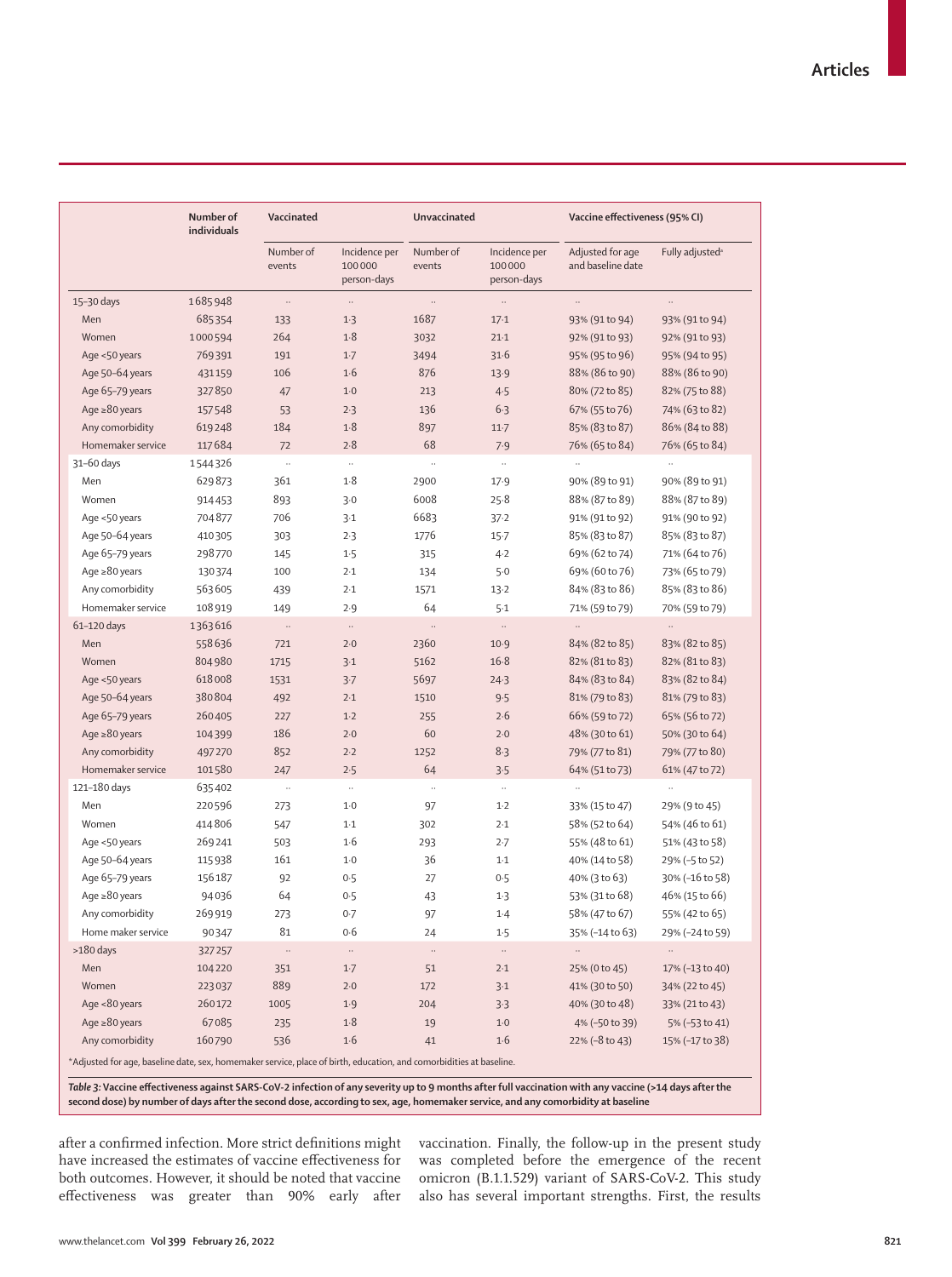were confirmed in sensitivity analyses based on a second cohort where less strict matching criteria were used. Second, vaccinated individuals had received different types and combinations of vaccines, allowing us to investigate how this differentially affected vaccine effectiveness and duration of vaccine protection in a real-world setting. Third, all the registers used to obtain data on COVID-19 cases, vaccinations, hospitalisations, and deaths have a nationwide coverage and zero loss to follow-up. This reduces the risk of misclassification of unvaccinated individuals included in the analyses. Using these registers, we were also able to obtain covariates that have previously been identified as risk factors for COVID-19 in the Swedish population.<sup>25</sup> Finally, the study cohort was based on the total population of Sweden, increasing the external validity of the findings to other countries with similar population structure.

In summary, our results suggest a substantial waning of vaccine protection against SARS-CoV-2 infection of any severity across all subgroups, but with variations related to vaccine types and schedules. By contrast, protection against severe COVID-19 was better maintained for up to 9 months of follow-up, although some waning became evident after more than 4 months. These findings might have implications for vaccination strategies and public health by strengthening the evidence-based rationale for administration of a third vaccine dose as a booster, where the priority should be specific populations who are at higher risk of severe consequences of COVID-19 due to weaker and more rapidly waning vaccine-elicited immunogenicity.

#### **Contributors**

All authors conceived and designed the study. PN acquired the data. PN did the statistical analyses. PN and MB accessed and verified the underlying data. All authors interpreted the data. PN and MB drafted the manuscript. All authors critically revised the manuscript for intellectual content. PN and AN supervised the work. All authors gave final approval of the version to be published. All authors had full access to all the data and had final responsibility for the decision to submit for publication

#### **Declaration of interests**

We declare no competing interests.

#### **Data sharing**

The data files used for the present study are publicly unavailable according to regulations under Swedish law. However, all data used for the present study can be applied for from the National Board of Health and Welfare, Statistics Sweden, and the Public Health Agency of Sweden.

#### **References**

- Polack FP, Thomas SJ, Kitchin N, et al. Safety and efficacy of the BNT162b2 mRNA COVID-19 vaccine. *N Engl J Med* 2020; **383:** 2603–15.
- 2 Baden LR, El Sahly HM, Essink B, et al. Efficacy and safety of the mRNA-1273 SARS-CoV-2 vaccine. *N Engl J Med* 2021; **384:** 403–16.
- 3 Voysey M, Clemens SAC, Madhi SA, et al. Safety and efficacy of the ChAdOx1 nCoV-19 vaccine (AZD1222) against SARS-CoV-2: an interim analysis of four randomised controlled trials in Brazil, South Africa, and the UK. *Lancet* 2021; **397:** 99–111.
- 4 Voysey M, Costa Clemens SA, Madhi SA, et al. Single-dose administration and the influence of the timing of the booster dose on immunogenicity and efficacy of ChAdOx1 nCoV-19 (AZD1222) vaccine: a pooled analysis of four randomised trials. *Lancet* 2021; **397:** 881–91.
- 5 Chemaitelly H, Yassine HM, Benslimane FM, et al. mRNA-1273 COVID-19 vaccine effectiveness against the B.1.1.7 and B.1.351 variants and severe COVID-19 disease in Qatar. *Nat Med* 2021; **27:** 1614–21.
- 6 Lopez Bernal J, Andrews N, Gower C, et al. Effectiveness of COVID-19 vaccines against the B.1.617.2 (delta) variant. *N Engl J Med* 2021; **385:** 585–94.
- Haas EJ, Angulo FJ, McLaughlin JM, et al. Impact and effectiveness of mRNA BNT162b2 vaccine against SARS-CoV-2 infections and COVID-19 cases, hospitalisations, and deaths following a nationwide vaccination campaign in Israel: an observational study using national surveillance data. *Lancet* 2021; **397:** 1819–29.
- 8 Chung H, He S, Nasreen S, et al. Effectiveness of BNT162b2 and mRNA-1273 COVID-19 vaccines against symptomatic SARS-CoV-2 infection and severe COVID-19 outcomes in Ontario, Canada: test negative design study. *BMJ* 2021; **374:** n1943.
- Keehner J, Horton LE, Binkin NJ, et al. Resurgence of SARS-CoV-2 infection in a highly vaccinated health system workforce. *N Engl J Med* 2021; **385:** 1330–32.
- 10 Shrotri M, Navaratnam AMD, Nguyen V, et al. Spike-antibody waning after second dose of BNT162b2 or ChAdOx1. *Lancet* 2021; **398:** 385–87.
- 11 Naaber P, Tserel L, Kangro K, et al. Dynamics of antibody response to BNT162b2 vaccine after six months: a longitudinal prospective study. *Lancet Reg Health Eur* 2021; **10:** 100208.
- Iacobucci G. COVID-19: protection from two doses of vaccine wanes within six months, data suggest. *BMJ* 2021; **374:** n2113.
- 13 Levin EG, Lustig Y, Cohen C, et al. Waning immune humoral response to BNT162b2 COVID-19 vaccine over 6 months. *N Engl J Med* 2021; **385:** e84.
- 14 Goldberg Y, Mandel M, Bar-On YM, et al. Waning immunity after the BNT162b2 vaccine in Israel. *N Engl J Med* 2021; **385:** e85.
- 15 Thomas SJ, Moreira ED Jr, Kitchin N, et al. Safety and efficacy of the BNT162b2 mRNA COVID-19 vaccine through 6 months. *N Engl J Med* 2021; **385:** 1761–73.
- 16 El Sahly HM, Baden LR, Essink B, et al. Efficacy of the mRNA-1273 SARS-CoV-2 vaccine at completion of blinded phase. *N Engl J Med* 2021; **385:** 1774–85.
- 17 Self WH, Tenforde MW, Rhoads JP, et al. Comparative effectiveness of Moderna, Pfizer-BioNTech, and Janssen (Johnson & Johnson) vaccines in preventing COVID-19 hospitalizations among adults without immunocompromising conditions—United States, March–August 2021. *MMWR Morb Mortal Wkly Rep* 2021; **70:** 1337–43.
- 18 Chemaitelly H, Tang P, Hasan MR, et al. Waning of BNT162b2 vaccine protection against SARS-CoV-2 infection in Qatar. *N Engl J Med* 2021; **385:** e83.
- Tartof SY, Slezak JM, Fischer H, et al. Effectiveness of mRNA BNT162b2 COVID-19 vaccine up to 6 months in a large integrated health system in the USA: a retrospective cohort study. *Lancet* 2021; **398:** 1407–16.
- Andrews A, Tessier E, Stowe J, et al. Vaccine effectiveness and duration of protection of Comirnaty, Vaxzevria and Spikevax against mild and severe COVID-19 in the UK (preprint). https://khub.net/ documents/135939561/338928724/Vaccine+effectiveness+and+dura tion+of+protection+of+covid+vaccines+against+mild+and+severe+ COVID-19+in+the+UK.pdf/10dcd99c-0441-0403-dfd8-11ba2c6f5801 (accessed Sept 15, 2021).
- Katikireddi SV, Cerqueira-Silva T, Vasileiou E, et al. Two-dose ChAdOx1 nCoV-19 vaccine protection against COVID-19 hospital admissions and deaths over time: a retrospective, populationbased cohort study in Scotland and Brazil. *Lancet* 2022; **399:** 25–35.
- 22 Falsey AR, Sobieszczyk ME, Hirsch I, et al. Phase 3 safety and efficacy of AZD1222 (ChAdOx1 nCoV-19) COVID-19 vaccine. *N Engl J Med* 2021; **385:** 2348–60.
- 23 Public Health Agency of Sweden. The national vaccination register. https://www.folkhalsomyndigheten.se/smittskydd-beredskap/ vaccinationer/nationella-vaccinationsregistret/ (accessed June 16, 2021).
- 24 Public Health Agency of Sweden. SmiNet. https://www. folkhalsomyndigheten.se/smittskydd-beredskap/overvakning-ochrapportering/sminet/ (accessed June 17, 2021).